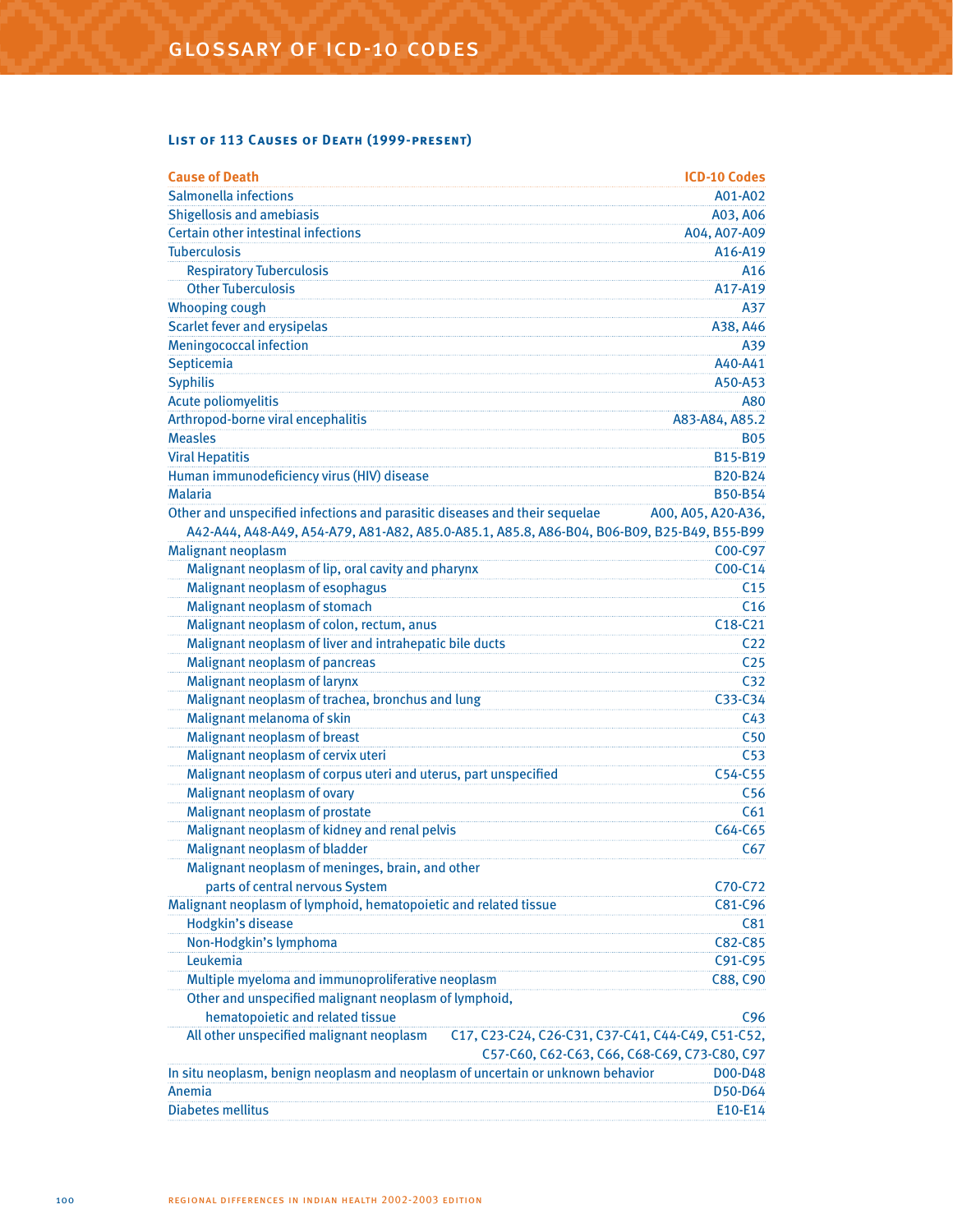| <b>Cause of Death</b>                                           | <b>ICD-10 Codes</b>            |
|-----------------------------------------------------------------|--------------------------------|
| <b>Nutritional deficiencies</b>                                 | E40-E64                        |
| <b>Malnutrition</b>                                             | E40-E46                        |
| Other nutritional deficiencies                                  | E50-E64                        |
| <b>Meningitis</b>                                               | G00, G03                       |
| Parkinson's disease                                             | G20-G21                        |
| Alzheimer's disease                                             | G30                            |
| Major cardiovascular diseases                                   | 100-178                        |
| <b>Diseases of heart</b>                                        | 100-109, 111, 113, 120-151     |
| Acute rheumatic fever and chronic rheumatic heart diseases      | 100-109                        |
| <b>Hypertensive heart disease</b>                               | 111                            |
| <b>Hypertensive and renal disease</b>                           | 113                            |
| <b>Ischemic heart disease</b>                                   | $120 - 125$                    |
| Acute myocardial infraction                                     | $121 - 122$                    |
| Other acute ischemic heart diseases                             | 124                            |
| Other forms of chronic ischemic heart disease                   | $120 - 125$                    |
| Atherosclerotic cardiovascular disease, so described            | 125.0                          |
| All other forms of chronic ischemic heart disease               | 120, 125.1-125.9               |
| Other heart diseases                                            | $126 - 151$                    |
| Acute and subacute endocartitis                                 | 133                            |
| Diseases of pericardium and acute myocarditis                   | 130-131, 140                   |
| <b>Heart failure</b>                                            | 150                            |
| All other forms of heart disease                                | 126-128, 134-138, 142-149, 151 |
| Essential (primary) hypertension and hypertensive renal disease | 110, 112                       |
| Cerebrovascular disease                                         | $160 - 169$                    |
| Atherosclerosis                                                 | 170                            |
| Other diseases of circulatory system                            | $171 - 178$                    |
| Aortic aneurysm and dissection                                  | 171                            |
| Other diseases of arteries, arterioles and capillaries          | 172-178                        |
| Other disorders of circulatory system                           | 180-199                        |
| Influenza and pneumonia                                         | $J10-J18$                      |
| Influenza                                                       | $J10-J11$                      |
| Pneumonia                                                       | $J12-J18$                      |
| Other acute lower respiratory infections                        | $J20-J22$                      |
| <b>Acute bronchitis and bronchiolitis</b>                       | $J20 - J21$                    |
| Unspecified acute lower respiratory infection                   | 122                            |
| <b>Chronic lower respiratory diseases</b>                       | J40-J47                        |
| <b>Bronchitis chronic and unspecified</b>                       | J44, J47                       |
| Emphysema                                                       | J43                            |
| Asthma                                                          | J45-J46                        |
| Other chronic lower respiratory diseases                        | J44, J47                       |
| <b>Pneumoconioses and chemical effects</b>                      | J60-J66, J68                   |
| Pneumonitis due to solids and liquids                           | 169                            |
| Other diseases of respiratory system                            | J00-J06, J30-J39, J67, J70-J98 |
| Peptic ulcer                                                    | K25-K28                        |
| <b>Diseases of appendix</b>                                     | K35-K38                        |
| Hernia                                                          | K40-K46                        |
| <b>Chronic liver disease and cirrhosis</b>                      | K70, K73-K74                   |
| <b>Alcoholic liver disease</b>                                  | K70                            |
| Other chronic liver disease and cirrhosis                       | K73-K74                        |
|                                                                 |                                |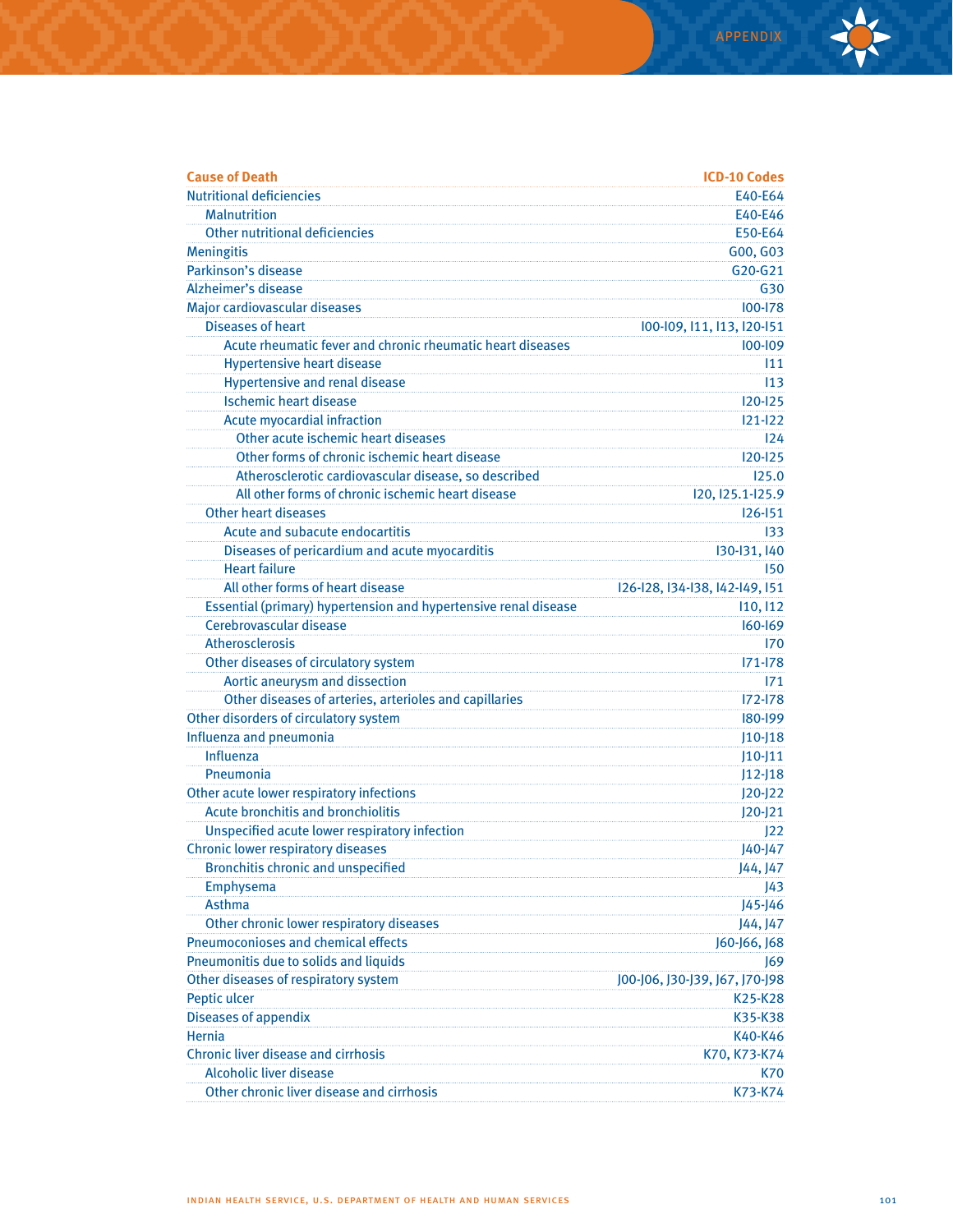| <b>Cause of Death</b>                                                                   | <b>ICD-10 Codes</b>               |
|-----------------------------------------------------------------------------------------|-----------------------------------|
| Cholelithias and other disorders of gall bladder                                        | K80-K82                           |
| Nephritis, nephritic syndrome and nephrosis                                             | NOO-NO7, N17-N19, N25-N27         |
| Acute and rapidly progressive nephritic and nephritic syndrome                          | NO0-NO1, NO4                      |
| Chronic glomerulonephritis, nephritis and nephropathy not specified                     |                                   |
| as acute or chronic, and renal sclerosis unspecified                                    | N02-N03, N05-N07, N26             |
| <b>Renal failure</b>                                                                    | N <sub>17</sub> -N <sub>19</sub>  |
| Other disorders of kidney                                                               | N <sub>25</sub> , N <sub>27</sub> |
| Infections of kidney                                                                    | N10-N12, N13.6, N15.1             |
| <b>Hyperplasia of prostate</b>                                                          | N40                               |
| Inflammatory diseases of female pelvic organs                                           | N70-N76                           |
| Pregnancy, childbirth and the puerperium                                                | 000-099                           |
| Pregnancy with abortive outcome                                                         | 000-007                           |
| Other complications of pregnancy, childbirth and the puerperium                         | 010-099                           |
| Certain conditions originating in the perinatal period                                  | P00-P96                           |
| Congenital malformations, deformations and chromosomal abnormalities                    | Q00-Q99                           |
| Symptoms, signs, and abnormal clinical and laboratory findings not Elsewhere classified | <b>ROO-R99</b>                    |

| All other diseases                                                                        | <b>Residual</b>                                            |
|-------------------------------------------------------------------------------------------|------------------------------------------------------------|
| <b>Accidents (unintentional injuries)</b>                                                 | V01-X59, Y85-Y86                                           |
| <b>Transport accidents</b>                                                                | V01-V99, Y85                                               |
| Motor vehicle accidents V02-V04, V09.0-V09.2, V12-V14, V19.0-V19.2, V19.4-V19.6, V20-V79, |                                                            |
| V80.3-V80.5, V81.0-V81.1, V82.0-V82.1, V83-V86, V87.0-V87.8, V88.0-V88.8, V89.0, V89.2    |                                                            |
| Other land transport accidents                                                            | V01, V05-V06, V09.1, V09.3-V09.9, V10-V11, V15-V18,        |
|                                                                                           | V19.3, V19.8-V19.9, V80.0-V80.2, V80.6-V80.9, V81.2-V81.9, |
|                                                                                           | V82.2-V82.9, V87.9, V88.9, V89.1, V89.3, V89.9             |
| Water, air and space and other and unspecified transport accidents                        |                                                            |
| and their sequelae                                                                        | V90-V99, Y85                                               |
| <b>Nontransport accidents</b>                                                             | W00-X59, Y86                                               |
| <b>Falls</b>                                                                              | W00-W19                                                    |
| <b>Accidental discharge of firearms</b>                                                   | W32-W34                                                    |
| <b>Accidental drowning and submersion</b>                                                 | W65-W74                                                    |
| Accidental exposure to smoke, fire and flames                                             | X00-X09                                                    |
| Accidental poisoning and exposure to noxious substances                                   | X40-X49                                                    |
| Other and unspecified nontransport accidents and their sequelae                           | W20-W31, W35-W64,                                          |
|                                                                                           | W75-W99, X10-X39, X50-X59, Y86                             |
| Intentional self-harm (suicide)                                                           | U03, X60-X84, Y87.0                                        |
| Intentional self-harm (suicide) by discharge of firearms                                  | X72-X74                                                    |
| Intentional self-harm (suicide) by other and unspecified means and their sequelae         |                                                            |
|                                                                                           | U03, X60-X71, X75-X84, Y87.0                               |
| <b>Assault (homicide)</b>                                                                 | U01-U02, X85-Y09, Y87.1                                    |
| Assault (homicide) by discharge of firearms                                               | U01.4, X93-X95                                             |
| Assault (homicide) by other and unspecified means and their sequelae                      | U01.0-U01.3,                                               |
|                                                                                           | U01.5-U01.9, U02, X85-X92, X96-Y09, Y87.1                  |
| <b>Legal intervention</b>                                                                 | Y35, Y89.0                                                 |
| <b>Events of undetermined intent</b>                                                      | Y10-Y34, Y87.2, Y89.9                                      |
| Discharge of firearms, undetermined intent                                                | Y22-Y24                                                    |
| Other and unspecified events of undetermined intent                                       |                                                            |
| and their sequelae                                                                        | Y10-Y21, Y25-Y34, Y87.2, Y89.9                             |
| Operations of war and their sequelae                                                      | Y36, Y89.1                                                 |
| Complications of medical and surgical care                                                | Y40-Y84, Y88                                               |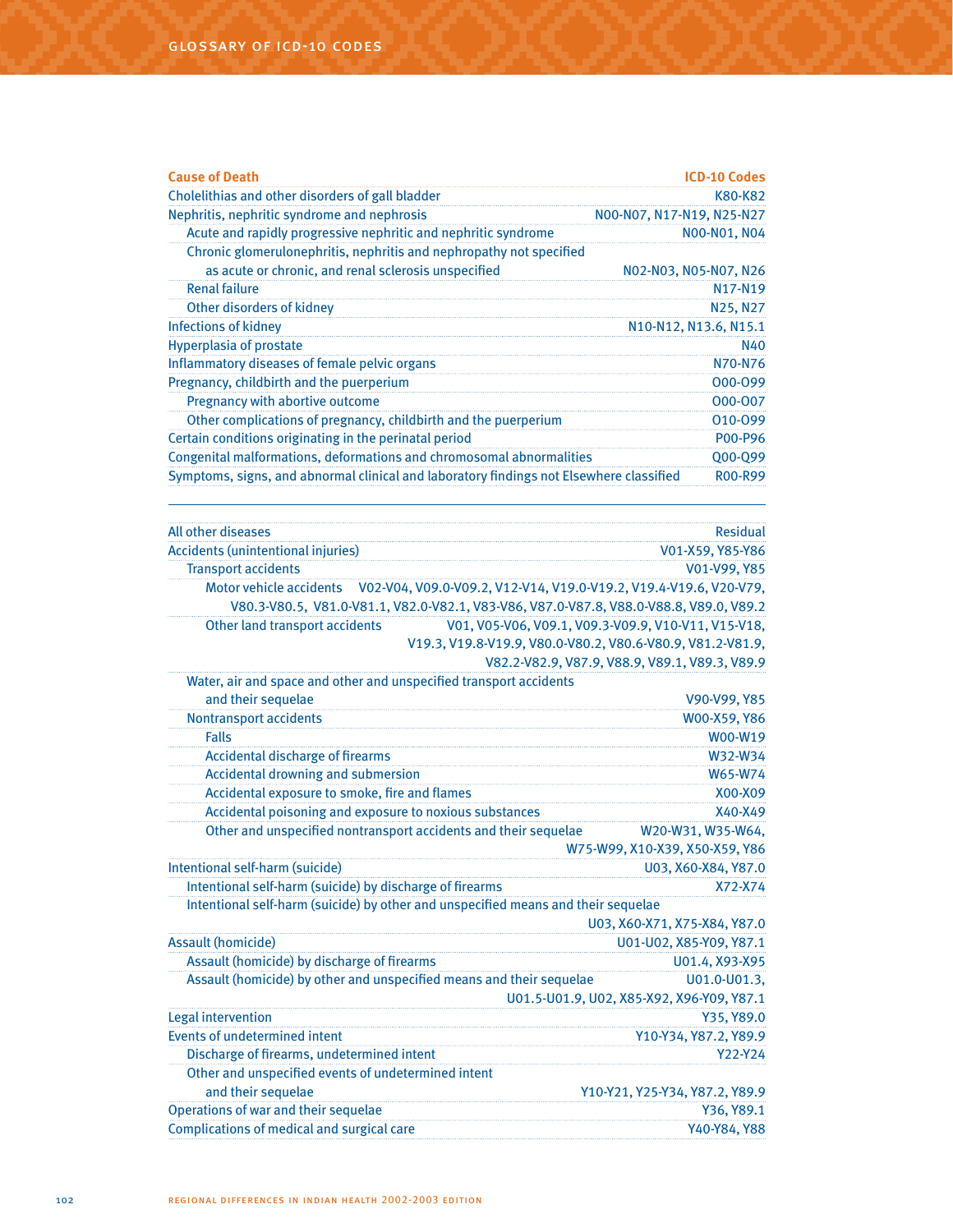## **List of 130 Causes of Infant Death (1999-present)**

| <b>Cause of Death</b>                                                            | <b>ICD-10 Codes</b>                          |
|----------------------------------------------------------------------------------|----------------------------------------------|
| Certain infections and parasitic diseases                                        | A00-B99                                      |
| Certain intestinal infectious diseases                                           | A00-A08                                      |
| Diarrhea and gastroenteritis of infectious origin                                | A09                                          |
| <b>Tuberculosis</b>                                                              | A16-A19                                      |
| <b>Tetanus</b>                                                                   | A33, A35                                     |
| <b>Diptheria</b>                                                                 | A36                                          |
| <b>Whooping cough</b>                                                            | A37                                          |
| <b>Meningococcal infection</b>                                                   | A39                                          |
| Septicemia                                                                       | A40-A41                                      |
| <b>Congenital syphilis</b>                                                       | A50                                          |
| <b>Gonococcal infection</b>                                                      | A54                                          |
| <b>Viral diseases</b>                                                            | A80-B34                                      |
| <b>Acute poliomyelitis</b>                                                       | A80                                          |
| Varicella (chickenpox)                                                           | <b>B01</b>                                   |
| <b>Measles</b>                                                                   | <b>B05</b>                                   |
| Human immunodeficiency virus (HIV) disease                                       | <b>B20-B24</b>                               |
| <b>Mumps</b>                                                                     | <b>B26</b>                                   |
| Other and unspecified viral diseases                                             | A81-B00, B02-B04, B06-B19, B25, B27-B34      |
| Candidiasis                                                                      | B37                                          |
| <b>Malaria</b>                                                                   | <b>B50-B54</b>                               |
| Pneumocystosis                                                                   | <b>B59</b>                                   |
| All other and unspecified infectious and parasitic diseases                      | A20-A32, A38, A42-A49, A51-A53,              |
|                                                                                  | A55-A79, B35-B36, B38-B49, B55-B58, B60-B99  |
| <b>Neoplasm</b>                                                                  | C00-D48                                      |
| <b>Malignant neoplasm</b>                                                        | C00-C97                                      |
| Hodgkin's disease and non-Hodgkin's lymphomas                                    | C81-C85                                      |
| Leukemia                                                                         | C91-C95                                      |
| Other and unspecified malignant neoplasm                                         | C00-C80, C88-C90, C96-C97                    |
| In situ neoplasm, benign, neoplasm and neoplasm of uncertain or unknown behavior | D00-D48                                      |
| Diseases of the blood and blood forming organs and certain disorders involving   |                                              |
| the immune mechanism                                                             | D50-D89                                      |
| Anemias                                                                          | D50-D64                                      |
| Other diseases of blood and blood forming organs                                 | D65-D76                                      |
| Certain disorders involving the immune mechanism                                 | D80-D89                                      |
| Endocrine, nutritional and metabolic diseases                                    | <b>E00-E88</b>                               |
| Short stature, not elsewhere classified                                          | E34.3                                        |
| <b>Malnutrition and other nutritional deficiencies</b>                           | E40-E64                                      |
| <b>Cystic fibrosis</b>                                                           | E84                                          |
| Volume depletion, disorders of fluid, electrolyte and acid-base balance          | E86-E87                                      |
| All other endocrine, nutritional and metabolic diseases                          | E00-E32, E34.0-E34.2,                        |
|                                                                                  | E34.4-E34.9, E65-E83, E85, E88               |
| Diseases of the nervous system                                                   | G00-G98                                      |
| <b>Meningitis</b>                                                                | G00, G03                                     |
| Infantile spinal muscular atrophy, type I (Werdnig-Hoffman)                      | G12.0                                        |
| Infantile cerebral palsy                                                         | G80                                          |
| Anoxic brain damage, not elsewhere classified                                    | G93.1                                        |
| Other diseases of nervous system                                                 | G04, G06-G11, G12.1-G12.9, G20-G72, G81-G92, |
|                                                                                  | G93.0, G93.2-G93.9, G95-G98                  |
| Diseases of the ear and mastoid process                                          | H60-H93                                      |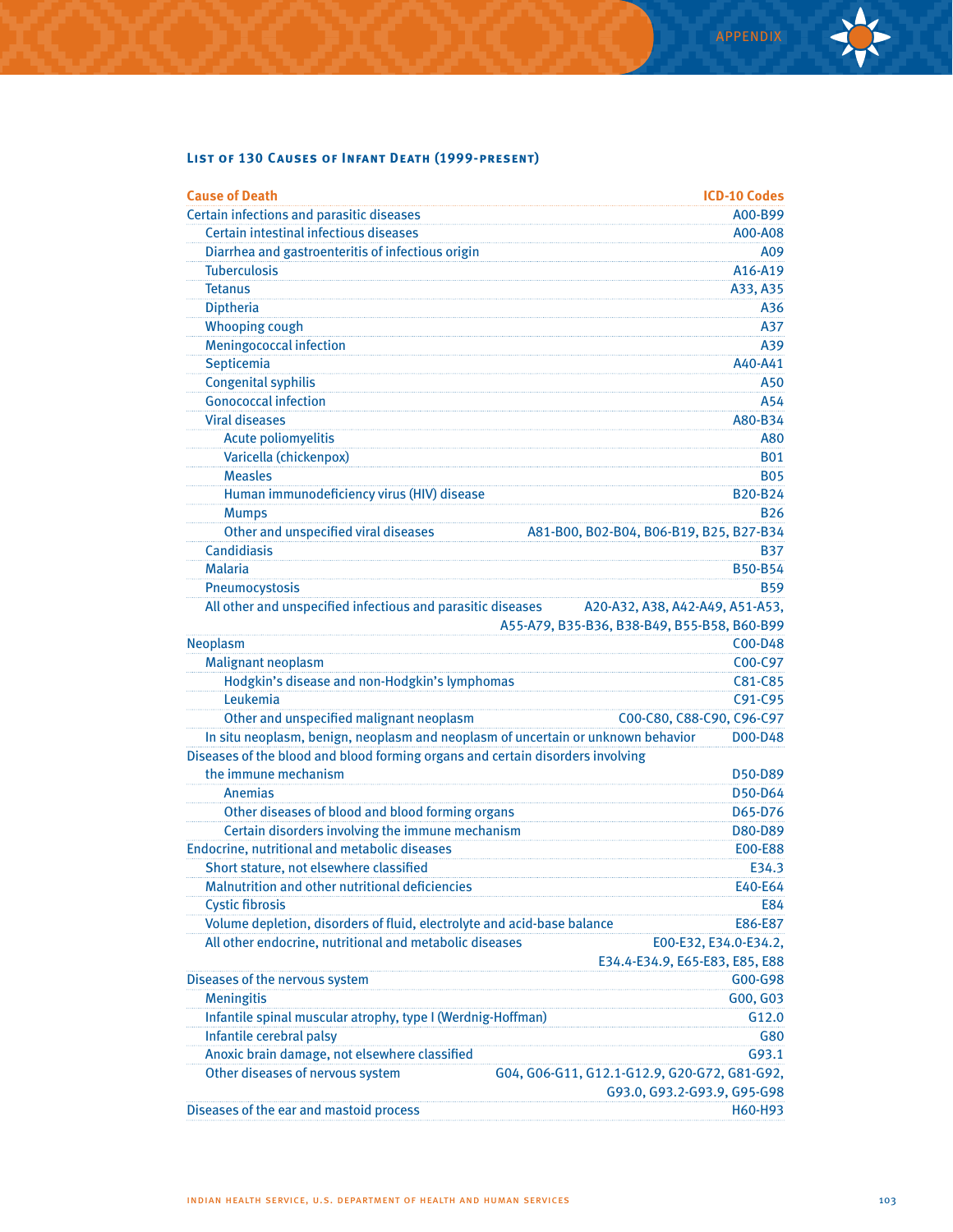| <b>Cause of Death</b>                                                              | <b>ICD-10 Codes</b>                              |
|------------------------------------------------------------------------------------|--------------------------------------------------|
| Diseases of the circulatory system                                                 | 100-199                                          |
| Pulmonary heart disease and diseases of pulmonary circulation                      | $126 - 128$                                      |
| Pericarditis, endocardititis and myocarditis                                       | 130, 133, 140                                    |
| Cardiomyopathy                                                                     | $ 42\rangle$                                     |
| <b>Cardiac arrest</b>                                                              | 146                                              |
| Cerebrovascular disease                                                            | $160 - 169$                                      |
| All other diseases of the circulatory system                                       | 100-125, 131, 134-138, 144-145, 147-151, 170-199 |
| Diseases of the respiratory system                                                 | J00-J98                                          |
| Acute upper respiratory infections                                                 | J00-J06                                          |
| Influenza and pneumonia                                                            | $J10-J18$                                        |
| Influenza                                                                          | $J10-J11$                                        |
| Pneumonia                                                                          | $J12-J18$                                        |
| Acute bronchitis and acute bronchiolitis                                           | $J20 - J21$                                      |
| Bronchitis, chronic and unspecified                                                | $J40 - J42$                                      |
| <b>Asthma</b>                                                                      | J45-J46                                          |
| Pneumonitis due to solids and liquids                                              | 169                                              |
| Other and unspecified diseases of the respiratory system                           | J22, J30-J39, J43-J44, J47-J68, J70-J98          |
| Diseases of the digestive system                                                   | K00-K92                                          |
| Gastritis, duodenitis, and noninfective enteritis and colitis                      | K29, K50-K55                                     |
| Hernia of abdominal cavity and intestinal obstruction without hernia               | K40-K46, K56                                     |
| All other and unspecified diseases of the digestive system                         | K00-K28, K30-K38, K57-K92                        |
| Diseases of the genitourinary system                                               | <b>NOO-N95</b>                                   |
| Renal failure and other diseases of the kidney                                     | N17-N19, N25, N27                                |
| Other and unspecified diseases of the genitourinary system                         | N00-N15, N20-N23, N26, N28-N95                   |
| Certain conditions originating in the prenatal period                              | P00-P96                                          |
| Newborn affected by maternal factors and by complications of pregnancy,            |                                                  |
| labor and delivery                                                                 | P00-P04                                          |
| Newborn affected by maternal hypertensive disorders                                | P00.0                                            |
| Newborn affected by other maternal conditions which may be unrelated               |                                                  |
| to present pregnancy                                                               | P00.1-P00.9                                      |
| Newborn affected by maternal complications of pregnancy                            | P01                                              |
| Newborn affected by incompetent cervix                                             | P01.0                                            |
| Newborn affected by premature rupture of membranes                                 | P01.1                                            |
| Newborn affected by multiple pregnancy                                             | P01.5                                            |
| Newborn affected by other maternal complications of pregnancy                      | P01.2-P01.4, P01.6-P01.9                         |
| Newborn affected by complications of placenta, cord, and membranes                 | <b>PO2</b>                                       |
| Newborn affected by complications involving placenta                               | P02.0-P02.3                                      |
| Newborn affected by complications involving cord                                   | P02.4-P02.6                                      |
| Newborn affected by chorioamnionitis                                               | P02.7                                            |
| Newborn affected by other and unspecified abnormalities of membranes               | P02.8-P02.9                                      |
| Newborn affected by other complications of labor and delivery                      | P03                                              |
| Newborn affected by noxious influences transmitted via placenta or breast milk     | <b>P04</b>                                       |
| Disorders related to length of gestation and fetal malnutrition                    | P05-P08                                          |
| Slow fetal growth and fetal malnutrition                                           | P05                                              |
| Disorders related to short gestation and low birth weight not elsewhere classified | <b>P07</b>                                       |
| Extremely low birth weight or extreme immaturity                                   | P07.0-P07.2                                      |
| Other low birth weight or preterm                                                  | P07.1, P07.3                                     |
| Disorders related to long gestation and high birth weight                          | P08                                              |
| <b>Birth trauma</b>                                                                | P10-P15                                          |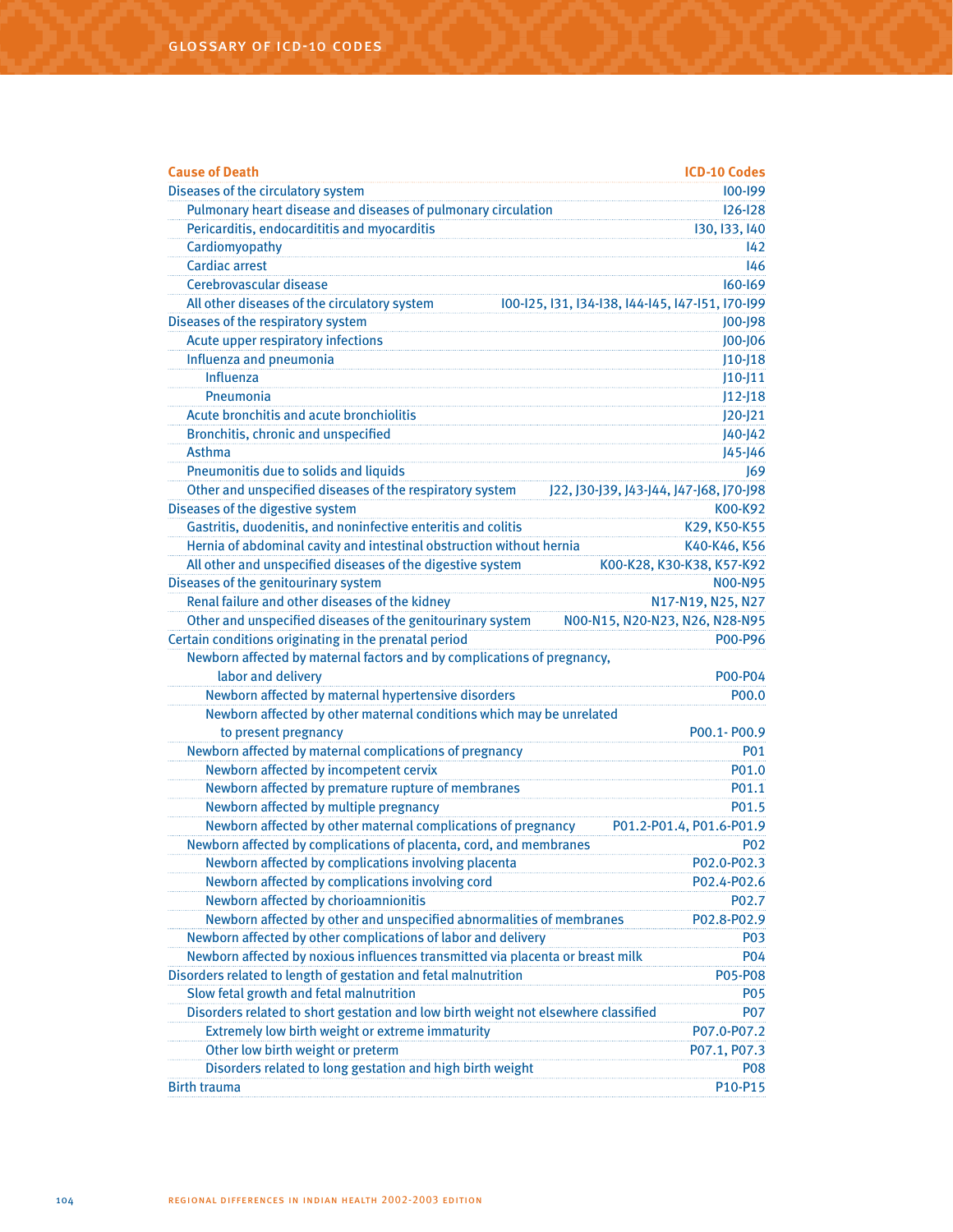| <b>Cause of Death</b>                                                                           | <b>ICD-10 Codes</b>         |
|-------------------------------------------------------------------------------------------------|-----------------------------|
| Intrauterine hypoxia and birth asphyxia                                                         | P20-P21                     |
| Intrauterine hypoxia                                                                            | <b>P20</b>                  |
| <b>Birth asphyxia</b>                                                                           | P <sub>21</sub>             |
| <b>Respiratory distress of newborn</b>                                                          | P <sub>22</sub>             |
| Other respiratory conditions originating in the perinatal period                                | P23-P28                     |
| Congenital pneumonia                                                                            | P <sub>23</sub>             |
| Neonatal aspiration syndromes                                                                   | P <sub>24</sub>             |
| Interstitial emphysema and related conditions originating in the perinatal period               | P <sub>25</sub>             |
| Pulmonary hemorrhage originating in the perinatal period                                        | P <sub>26</sub>             |
| Chronic respiratory disease originating in the perinatal period                                 | P <sub>27</sub>             |
| <b>Atelectasis</b>                                                                              | P28.0-P28.1                 |
| All other respiratory conditions originating in the perinatal period                            | P28.2-P28.9                 |
| Infections specific to the perinatal period                                                     | P35-P39                     |
| <b>Bacterial sepsis of newborn</b>                                                              | P36                         |
| Omphalitis of newborn with or without mild hemorrhage                                           | <b>P38</b>                  |
| All other infections specific to the perinatal period                                           | P35, P37, P39               |
| Hemorrhagic and hematological disorders of newborn                                              | P50-P61                     |
| <b>Neonatal hemorrhage</b>                                                                      | P50-P52, P54                |
| Hemorrhagic disease of newborn                                                                  | <b>P53</b>                  |
| Hemolytic disease of newborn due to isoimmunization and other perinatal jaundice                | P55-P59                     |
| <b>Hematological disorders</b>                                                                  | P60-P61                     |
| Syndrome of infant of a diabetic mother and neonatal diabetes mellitus                          | P70.0-P70.2                 |
| Necrotizing enterocolitis of newborn                                                            | <b>P77</b>                  |
| Hydrops fetalis not due to hemolytic disease                                                    | P83.2                       |
| <b>Other perinatal conditions</b><br>P29, P70.3-P76, P78-P81, P83.0-P83.1, P83.3-P83.9, P90-P96 |                             |
| Congenital malformations, deformations and chromosomal abnormalities                            | Q00-Q99                     |
| Anencephaly and similar malformations.                                                          | Q <sub>00</sub>             |
| <b>Congenital hydrocephalus</b>                                                                 | Q <sub>03</sub>             |
| Spina bifida                                                                                    | Q <sub>05</sub>             |
| Other congenital malformations of the nervous system                                            | Q01-Q02, Q04, Q06-Q07       |
| <b>Congenital malformations of heart</b>                                                        | Q20-Q24                     |
| Other congenital malformations of circulatory system                                            | Q25-Q28                     |
| Congenital malformations of respiratory system                                                  | Q30-Q34                     |
| Congenital malformations of digestive system                                                    | Q35-Q45                     |
| Congenital malformations genitourinary system                                                   | Q50-Q64                     |
| Congenital malformations and deformations of musculoskeletal system,                            |                             |
| limbs and integument                                                                            | Q65-Q85                     |
| Down's syndrome                                                                                 | Q90                         |
| <b>Edwards syndrome</b>                                                                         | Q91.0-Q91.3                 |
| Patau's syndrome                                                                                | Q91.4-Q91.7                 |
| Other congenital malformations and deformations                                                 | Q10-Q18, Q86-Q89            |
| Other chromosomal abnormalities, not elsewhere classified                                       | Q92-Q99                     |
| Symptoms, signs and abnormal clinical and laboratory findings,                                  |                             |
| not elsewhere classified                                                                        | <b>ROO-R99</b>              |
| Sudden infant death syndrome                                                                    | R95                         |
| Other symptoms, signs and abnormal clinical and laboratory findings,                            |                             |
| not elsewhere classified                                                                        | R00-R53, R55-R59.4, R96-R99 |
| All other diseases                                                                              | F01-F99, H00-H57, L00-M99   |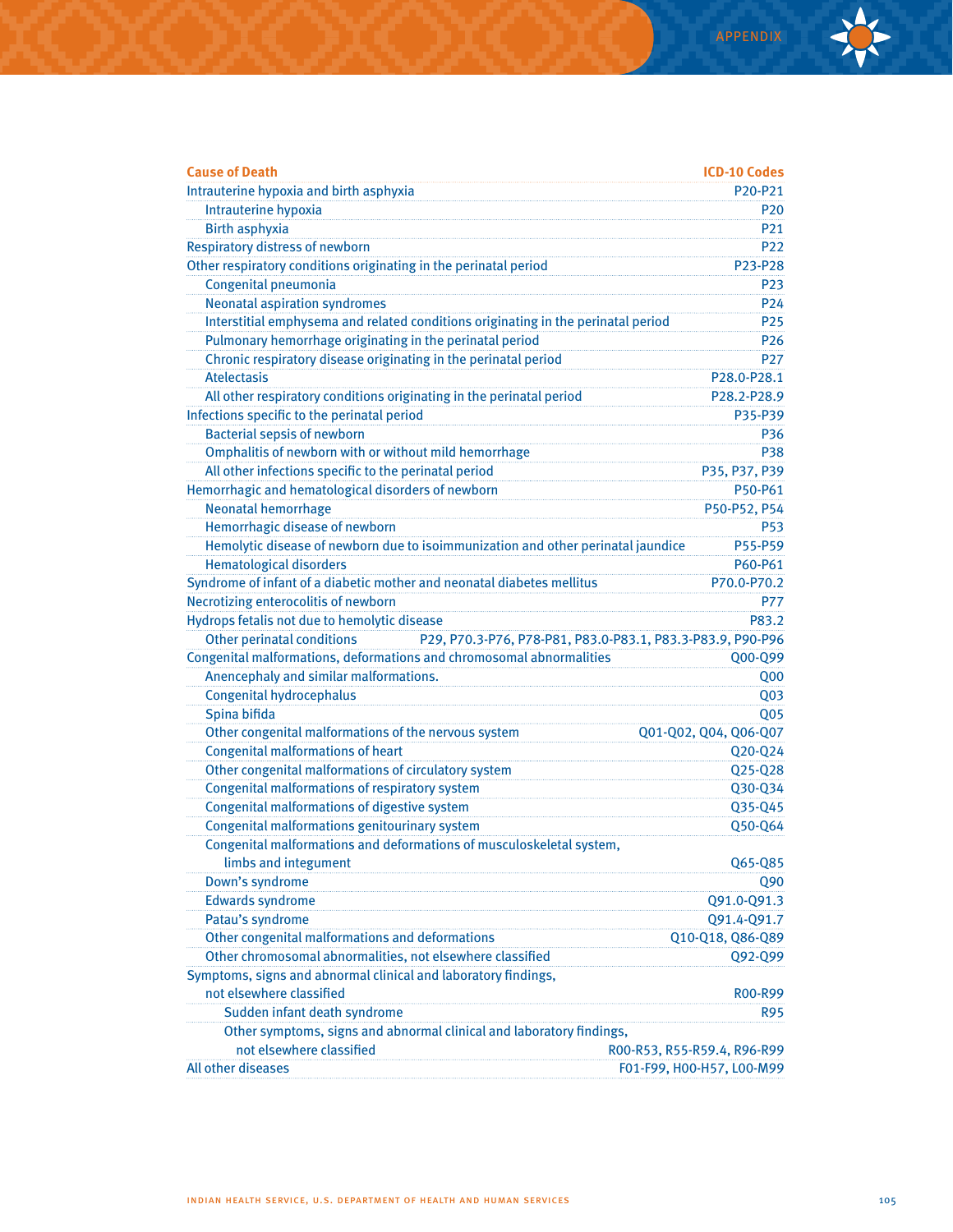| <b>Cause of Death</b>                                                | <b>ICD-10 Codes</b>                                                  |
|----------------------------------------------------------------------|----------------------------------------------------------------------|
| <b>External causes of mortality</b>                                  | U01, V01-Y84                                                         |
| <b>Accidents (unintentional injuries)</b>                            | V01-X59                                                              |
| <b>Transport accident</b>                                            | V01-V99                                                              |
| Motor vehicle accidents                                              | V02-V04, V09.0, V09.2, V12-V14, V19.0-V19.2, V19.4-V19.6,            |
|                                                                      | V20-V79, V80.3,-V80.2, V80.6-V80.5, V81.0-V81.1, V82.0-V82.1,        |
|                                                                      | V83-V86, V87.0-V87.8, V88.0-V88.8, V89.0, V89.2                      |
| Other unspecified transport accidents                                | V01, V05-V06, V09.1, V09.3-V09.9, V10-V11,                           |
|                                                                      | V15-V18, V19.3, V19.8, V19.9, V80.0-V80.2, V80.6-V80.9, V81.2-V81.9, |
|                                                                      | V82.2-V82.9, V87.9, V88.9, V89.1, V89.3, V89.9, V90-V99              |
| <b>Falls</b>                                                         | W00-W19                                                              |
| <b>Accidental discharge of firearms</b>                              | W32-W34                                                              |
| Accidental drowning and submersion                                   | W65-W74                                                              |
| Accidental suffocation and strangulation in bed                      | <b>W75</b>                                                           |
| Other accidental suffocation and strangulation                       | W76-W77, W81-W84                                                     |
| Accidental inhalation and ingestion of food or other objects causing |                                                                      |
| obstruction of respiratory tract                                     | <b>W78-W80</b>                                                       |
| Accidents caused by exposure to smoke, fire and flames               | X00-X09                                                              |
| Accidental poisoning and exposure to noxious substances              | X40-X49                                                              |
| Other and unspecified accidents                                      | W20-W31, W35-W64, W85-W99, X10-X39, X50-X59                          |
| <b>Assault (homicide)</b>                                            | U01, X85-Y09                                                         |
| Assault (homicide) by hanging, strangulation and suffocation         | X91                                                                  |
| Assault (homicide) by discharge of firearms                          | U01.4, X93-X95                                                       |
| Neglect, abandonment and other maltreatment syndromes                | Y06-Y07                                                              |
| Assault (homicide) by other and unspecified means                    | U01.1-U01.3, U01.5-U01.9                                             |
|                                                                      | X85-X90, X92, X96-X99, Y00-Y05, Y08-Y09                              |
| Complications of medical and surgical care                           | Y40-Y84                                                              |
| <b>Other external causes</b>                                         | X60-X84, Y10-Y36                                                     |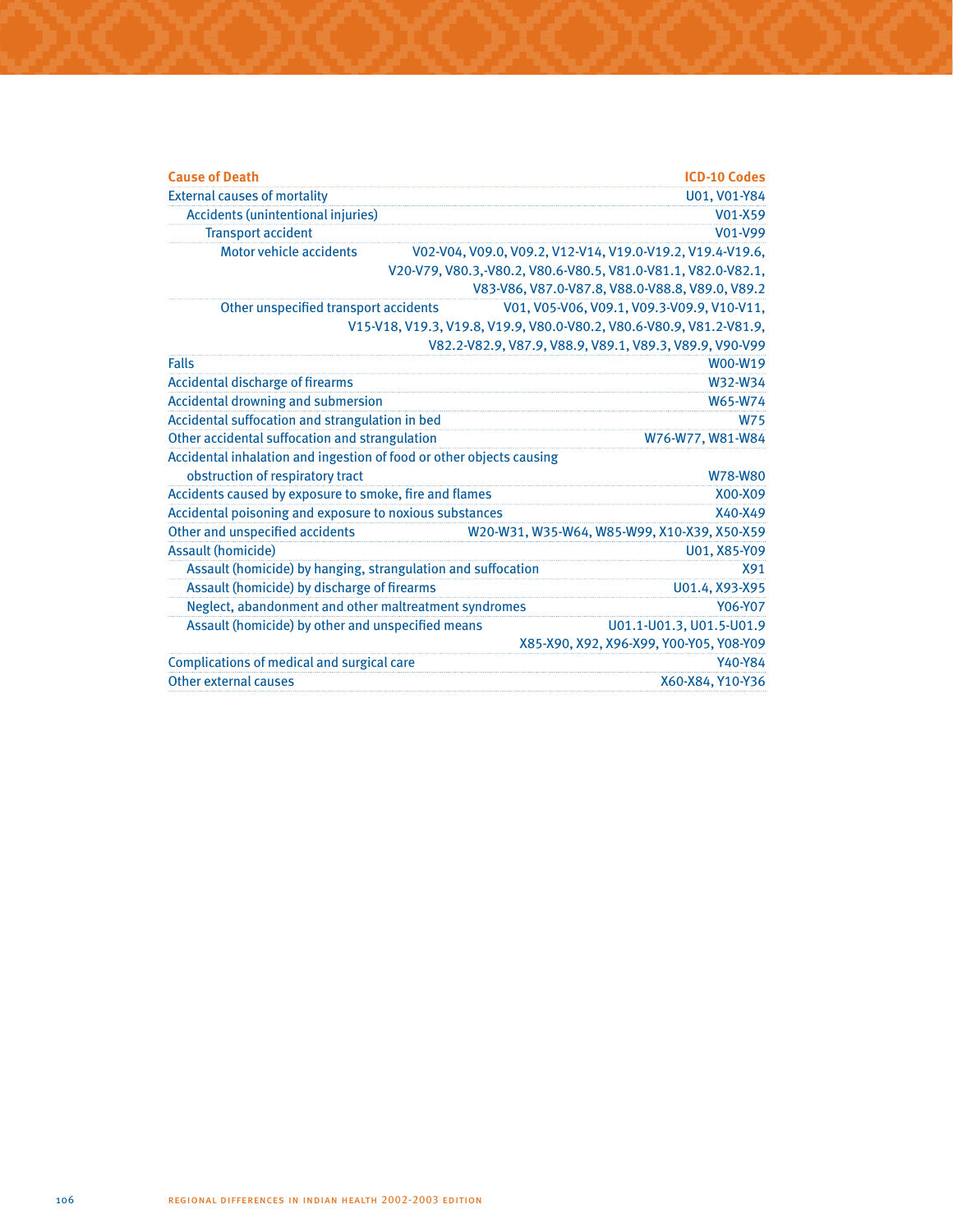#### **Additional Causes of Death and Their Corresponding ICD-10 Codes (1999-Present)**

(These categories are not included as part of the 113 cause of death or 130 causes of infant death lists. They are independent of these two lists but are valid cause of death codes to use for the causes indicated.)

| <b>Cause of Death</b>                        | <b>ICD-10 Codes</b>                                                          |
|----------------------------------------------|------------------------------------------------------------------------------|
| Alcohol-related deaths                       | F10, G31.2, G62.1, I42.6, K29.2, K70, R78.0, X45, X65, Y15                   |
| <b>Breast cancer (females)</b>               | C50                                                                          |
| Cervical cancer                              | C <sub>53</sub>                                                              |
| Colon-rectal-cancer                          | $C18-C21$                                                                    |
| Drug-related deaths                          | F11-F11.5, F11.7-F11.9, F12-F12.5, F12.7-F12.9, F13-F13.5,                   |
|                                              | F13.7-F13.9, F14-F14.5, F14.7-F14.9, F15-F15.5, F15.7-F15.9, F16-F16.5,      |
|                                              | F16.7-F16.9, F17.0, F17.3-F17.5, F17.7-F17.9, F18-F18.5,                     |
|                                              | F18.7-F18.9, F19-F19.5, F19.7-F19.9, X40-X44, X60-X64, X85, Y10-Y14          |
| <b>Gastrointestinal disease deaths</b>       | A03-A03.3, A03.8-A03.9, A04, A06.1-A06.2, A06.4-A06.9,                       |
|                                              | A07.0-A07.3, A07.8-A07.9, A08-A08.3, A08.5, A09, K29-K29.1,                  |
|                                              | K50.0-K50.1, K50.8-K50.9, K51.0-K51.4, K51.8-K51.9, K52.0-K52.1, K52.8-K57.1 |
| Human Immunodeficiency virus (HIV) infection | <b>B24</b>                                                                   |
| <b>Firearm deaths</b>                        | W32-W34, X72-X74, X93-X95, Y22-Y24, Y35.0, U01.4                             |
| Injury and poisoning                         | S00-T98, U01-U03, V00-Y89                                                    |
| Other injuries                               | Y10-Y21, Y25-Y34, Y36, Y87.2, Y89.1, Y89.9                                   |
| Lung cancer                                  | $C33-C34$                                                                    |
| <b>Maternal death</b>                        | A34, 000-095, 098-099                                                        |
| <b>Prostate cancer</b>                       | C61, D29                                                                     |

# **List of ICD-9-CM Codes used in Patient Care Charts and Tables**

| <b>Condition</b>                                                      | <b>ICD-9-CM Codes</b> |
|-----------------------------------------------------------------------|-----------------------|
| Infectious and parasitic diseases                                     | 001-139               |
| <b>Neoplasms</b>                                                      | 140-239               |
| Endocrine, nutritional, and metabolic diseases and immunity disorders | 240-279               |
| Diseases of the blood and blood-forming organs                        | 280-289               |
| <b>Mental disorders</b>                                               | 290-319               |
| Diseases of the nervous system and sense organs                       | 320-389               |
| Diseases of the circulatory system                                    | 390-459               |
| Diseases of the respiratory system                                    | 460-519               |
| Diseases of the digestive system                                      | 520-579               |
| Diseases of the genitourinary system                                  | 580-629               |
| Complications of pregnancy, childbirth, and the puerperium            | 630-677               |
| Diseases of the skin and subcutaneous tissue                          | 680-709               |
| Diseases of the musculoskeletal system and connective tissue          | 710-739               |
| <b>Congenital anomalies</b>                                           | 740-759               |
| Certain conditions originating in the perinatal period                | 760-779               |
| Symptoms, signs, and ill-defined conditions                           | 780-799               |
| Injury and poisoning                                                  | 800-999               |
| Supplementary classification (classification of factors influencing   |                       |
| health status and contact with health service)                        | V01-V82               |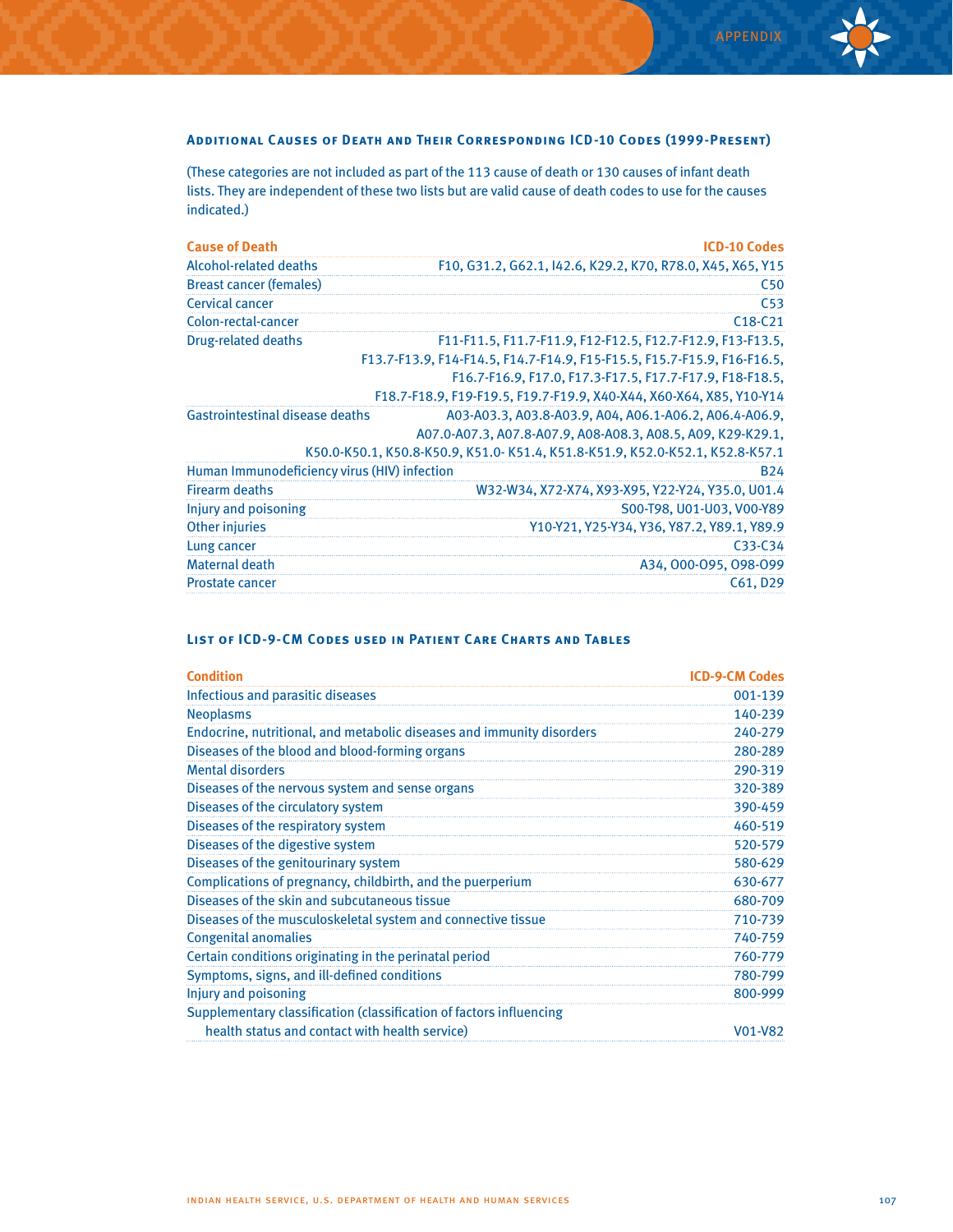# index to charts and tables

*(Numbers refer to chart and table numbers)*

|                                                      | Chart            | <b>Table</b>     |
|------------------------------------------------------|------------------|------------------|
| A                                                    |                  |                  |
| <b>Acquired Immune Deficiency Syndrome (see HIV)</b> |                  |                  |
| <b>Alcohol</b>                                       | 3.5, 4.23        | 3.5, 4.23        |
| <b>Ambulatory medical visits</b>                     | 5.17             | 5.17             |
| <b>Ambulatory medical visits, leading causes</b>     | 5.18-5.30        |                  |
| Area offices                                         | 1.1              |                  |
| <b>Asthma</b>                                        | 5.31             | 5.31             |
| в                                                    |                  |                  |
| <b>Births</b>                                        | $3.1 - 3.9$      | $3.1 - 3.9$      |
| C                                                    |                  |                  |
| Cancer, all sites                                    | 4.30             | 4.30             |
| Cancer, breast                                       | 4.32             | 4.32             |
| Cancer, cervical                                     | 4.33             | 4.33             |
| Cancer, colon-rectal                                 | 4.34             | 4.34             |
| Cancer, lung                                         | 4.31             | 4.31             |
| Cancer, prostate                                     | 4.35             | 4.35             |
| Cerebrovascular diseases                             | 4.29, 4.38       | 4.29, 4.38       |
| D                                                    |                  |                  |
| <b>Dental</b>                                        | 5.34             | 5.34             |
| <b>Diabetes</b>                                      | 4.24, 4.39-4.40  | 4.24, 4.39-4.40  |
| Е                                                    |                  |                  |
| <b>Education</b>                                     | 2.5, 2.6         |                  |
| F                                                    |                  |                  |
| <b>Facilities</b>                                    | $1.2 - 1.14$     |                  |
| <b>Firearm injuries</b>                              | 4.21             | 4.21             |
| G                                                    |                  |                  |
| <b>Gastrointestinal diseases</b>                     | 4.27             | 4.27             |
| н                                                    |                  |                  |
| Homicide                                             | 4.20             | 4.20             |
| <b>Heart disease</b>                                 | 4.28, 4.37, 4.40 | 4.28, 4.37, 4.40 |
| <b>Hospital admissions</b>                           | $5.1 - 5.2$      | 5.1              |
| <b>Hospital days</b>                                 | 5.3              | 5.3              |
| <b>Hospitalization, leading causes</b>               | $5.4 - 5.16$     |                  |
| Human immunodeficiency virus                         | 4.36             | 4.36             |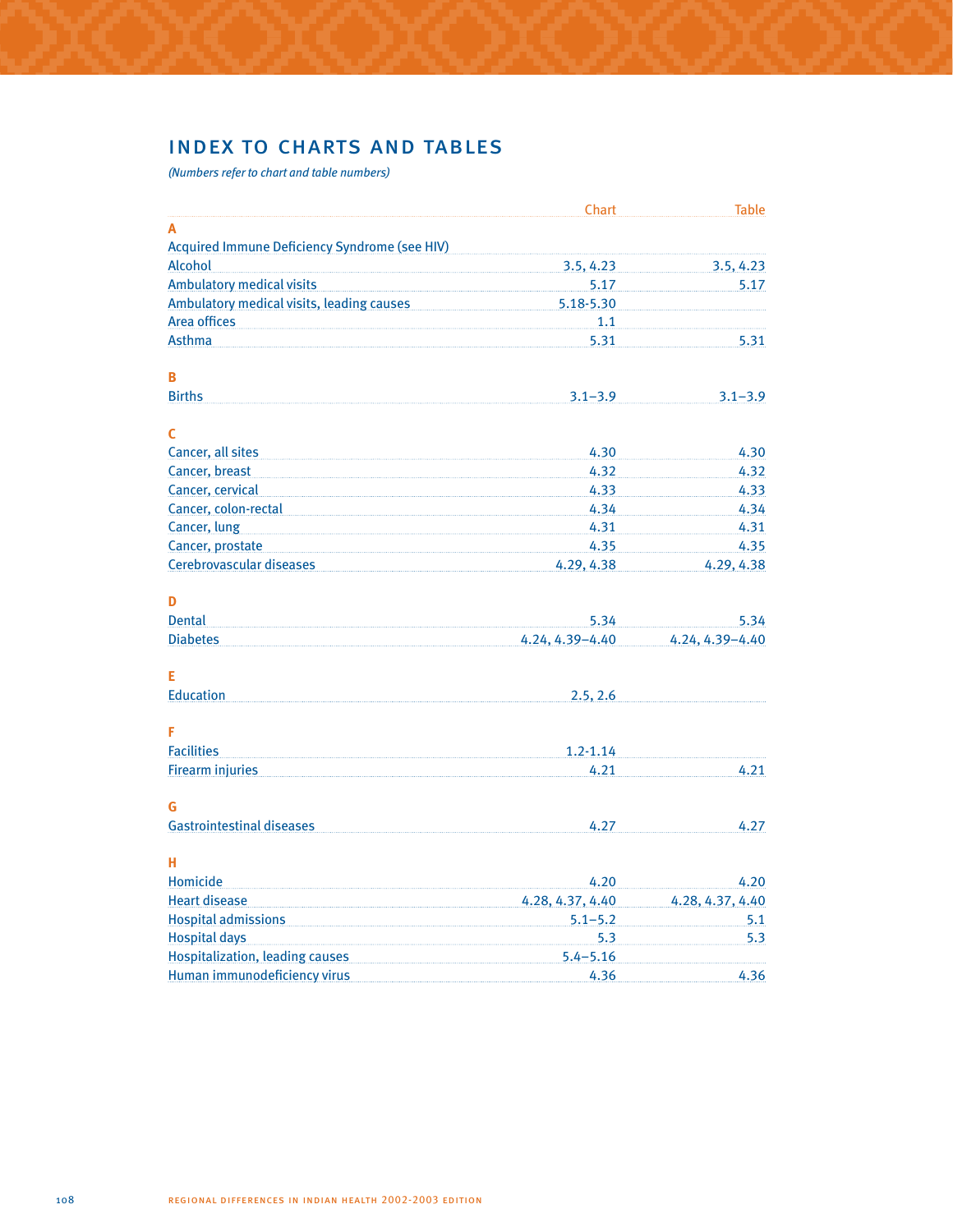

|                                                                                                                                                                                                                                      | Chart               | <b>Table</b>        |
|--------------------------------------------------------------------------------------------------------------------------------------------------------------------------------------------------------------------------------------|---------------------|---------------------|
|                                                                                                                                                                                                                                      |                     |                     |
| <b>Immunizations</b>                                                                                                                                                                                                                 | $5.32 - 5.33$       |                     |
| <b>Income</b>                                                                                                                                                                                                                        | $2.9^{\circ}$       |                     |
| Infant mortality, rates                                                                                                                                                                                                              | $3.11 - 3.13, 3.28$ | $3.11 - 3.13, 3.28$ |
| Infant mortality, leading causes Manuscritics and the line of the line of the line of the line of the line of                                                                                                                        | $3.14 - 3.27$       |                     |
| Injury and poisoning <b>State of the Contract Only and State Of the Contract Only and State Of the Contract Of the Contract Of the Contract Of the Contract Of the Contract Of the Contract Of the Contract Of the Contract Of t</b> | 4.17, 4.22          | 4.17, 4.22          |
|                                                                                                                                                                                                                                      | $5.1 - 5.2$         | 5.1                 |
| <b>Inpatient days</b>                                                                                                                                                                                                                | 5.3                 | 5.3                 |
| Inpatient, leading causes <b>Analyzine and Strategies Inpatient</b> , leading causes                                                                                                                                                 | $5.4 - 5.16$        |                     |
| L                                                                                                                                                                                                                                    |                     |                     |
| Life expectancy at birth                                                                                                                                                                                                             | $4.41 - 4.43$       |                     |
| M                                                                                                                                                                                                                                    |                     |                     |
| Malignant neoplasms, all sites                                                                                                                                                                                                       | 4.30                | 4.30                |
| Malignant neoplasms, breast                                                                                                                                                                                                          | 4.32                | 4.32                |
| Malignant neoplasms, cervical                                                                                                                                                                                                        | 4.33                | 4.33                |
| Malignant neoplasms, colon-rectal                                                                                                                                                                                                    | 4.34                | 4.34                |
| Malignant neoplasms, lung                                                                                                                                                                                                            | 4.31                | 4.31                |
| Malignant neoplasms, prostate                                                                                                                                                                                                        | 4.35                | 4.35                |
| <b>Map of Area Offices</b>                                                                                                                                                                                                           | 1.1                 |                     |
| <b>Maternal deaths</b>                                                                                                                                                                                                               | 3.10                |                     |
| Mortality rates, all causes                                                                                                                                                                                                          | 4.1                 | 4.1                 |
| Mortality rates, specific causes (see cause name)                                                                                                                                                                                    |                     |                     |
| <b>Mortality, leading causes</b>                                                                                                                                                                                                     | $4.3 - 4.16$        |                     |
| Ν                                                                                                                                                                                                                                    |                     |                     |
| <b>Neonatal mortality</b>                                                                                                                                                                                                            | 3.12                | 3.12                |
| Ο                                                                                                                                                                                                                                    |                     |                     |
| <b>Outpatient visits</b>                                                                                                                                                                                                             | 5.17                | 5.17                |
| <b>Outpatient visits, leading causes</b>                                                                                                                                                                                             | $5.18 - 5.30$       |                     |
| P                                                                                                                                                                                                                                    |                     |                     |
| Pneumonia and influenza                                                                                                                                                                                                              | 4.25                | 4.25                |
| Population, user                                                                                                                                                                                                                     | $2.1 - 2.4$         |                     |
| <b>Postneonatal mortality</b>                                                                                                                                                                                                        | 3.13                | 3.13                |
| <b>Poverty level</b>                                                                                                                                                                                                                 | 2.10                |                     |
| <b>Prenatal care</b>                                                                                                                                                                                                                 | 3.4                 | 3.4                 |
| S                                                                                                                                                                                                                                    |                     |                     |
| Service units                                                                                                                                                                                                                        | $1.2 - 1.14$        |                     |
| Socioeconomic factors                                                                                                                                                                                                                | $2.5 - 2.10$        |                     |
| Sudden Infant Death Syndrome                                                                                                                                                                                                         | 3.28                | 3.28                |
| <b>Suicide</b>                                                                                                                                                                                                                       | 4.19                | 4.19                |
|                                                                                                                                                                                                                                      |                     |                     |
| Т                                                                                                                                                                                                                                    |                     |                     |
| <b>Tuberculosis</b>                                                                                                                                                                                                                  | 4.26, 5.35          | 4.26, 5.35          |
| U                                                                                                                                                                                                                                    |                     |                     |
| <b>Unemployment</b>                                                                                                                                                                                                                  | 2.7, 2.8            |                     |
| <b>Unintentional injuries</b>                                                                                                                                                                                                        | 4.18                | 4.18                |
| Y                                                                                                                                                                                                                                    |                     |                     |
| <b>Years of Potential Life Lost</b>                                                                                                                                                                                                  | 4.2                 | 4.2                 |